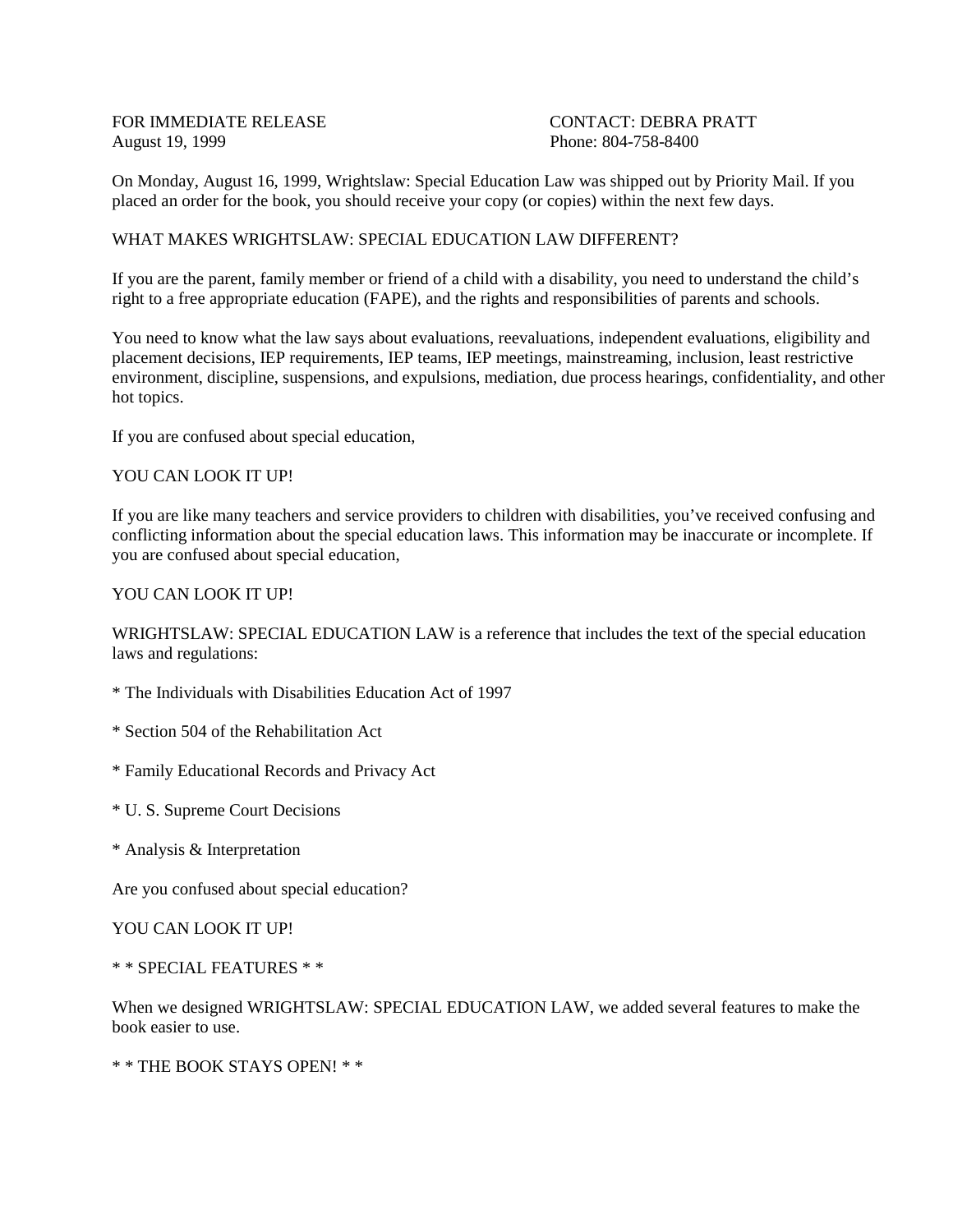One of the minor irritations of life is doing research using a book that won't stay open. Some books close s-l-ow-l-y. Other books snap shut. To keep these books open, you have to put weights on both sides. WRIGHTSLAW: SPECIAL EDUCATION LAW is specially-bound so when you open it, it lays flat!

\* \* ROOM FOR YOUR NOTES \* \*

When you use a legal reference, you need to add notes and commentary. WRIGHTSLAW: SPECIAL EDUCATION LAW was designed with more "white space" in the statute sections so you have room for your notes.

\* \* A STRONG, STURDY BOOK \* \*

You've heard the saying, "You can't judge a book by it's cover." Maybe you can. The cover of WRIGHTSLAW: SPECIAL EDUCATION LAW is made of extra-heavy stock – and the cover is laminated. The book is strong and sturdy. (We also had the printer shrink-wrap the books so they won't get scuffed or scratched during shipping.)

\* \* EASY TO FIND, HARD TO LOSE \* \*

Our office contains thousands of books so it's often hard to find the book you need. WRIGHTSLAW: SPECIAL EDUCATION LAW is easy to find – and hard to lose. To see why, check out the new picture of the book cover on the announcement page at

http://www.wrightslaw.com/bkstore/ourbooks/Law\_Book\_Announce\_99\_0712.htm

#### THE STORY BEHIND THE STORY

On July 12, 1999, at 3:41 p.m., we sent out a NEWS RELEASE - FOR NEWSLETTER SUBSCRIBERS ONLY:

"Our new book, WRIGHTSLAW: SPECIAL EDUCATION LAW is at the printer and will be available in the middle of August. As a newsletter subscriber, you are learning about this first, before we post an announcement and link on the website."

We didn't know what to expect. We were anxious. What happened next left us in a state of shock.

Within minutes, Claire Wellspeak of Annapolis, Maryland placed the first order for WRIGHTSLAW: SPECIAL EDUCATION LAW. Claire used the secure Internet store to place her order.

Within minutes, orders came in from New York, California and Texas – and continued through the evening at a rate of one book a minute. Disabilities organizations sent bulk orders for up to 100 books. Our anxiety began to drop.

Our feelings of relief were short-lived. What if the printer messed up the books? What if the books were delayed?

The first shipment of books arrived on Friday night. Another shipment is due today. WRIGHTSLAW: SPECIAL EDUCATION LAW is beautiful!

Yesterday, we called Claire to tell her that she had placed the first order for WRIGHTSLAW: SPECIAL EDUCATION LAW and that her book would ship out today. We talked with Claire for a long time.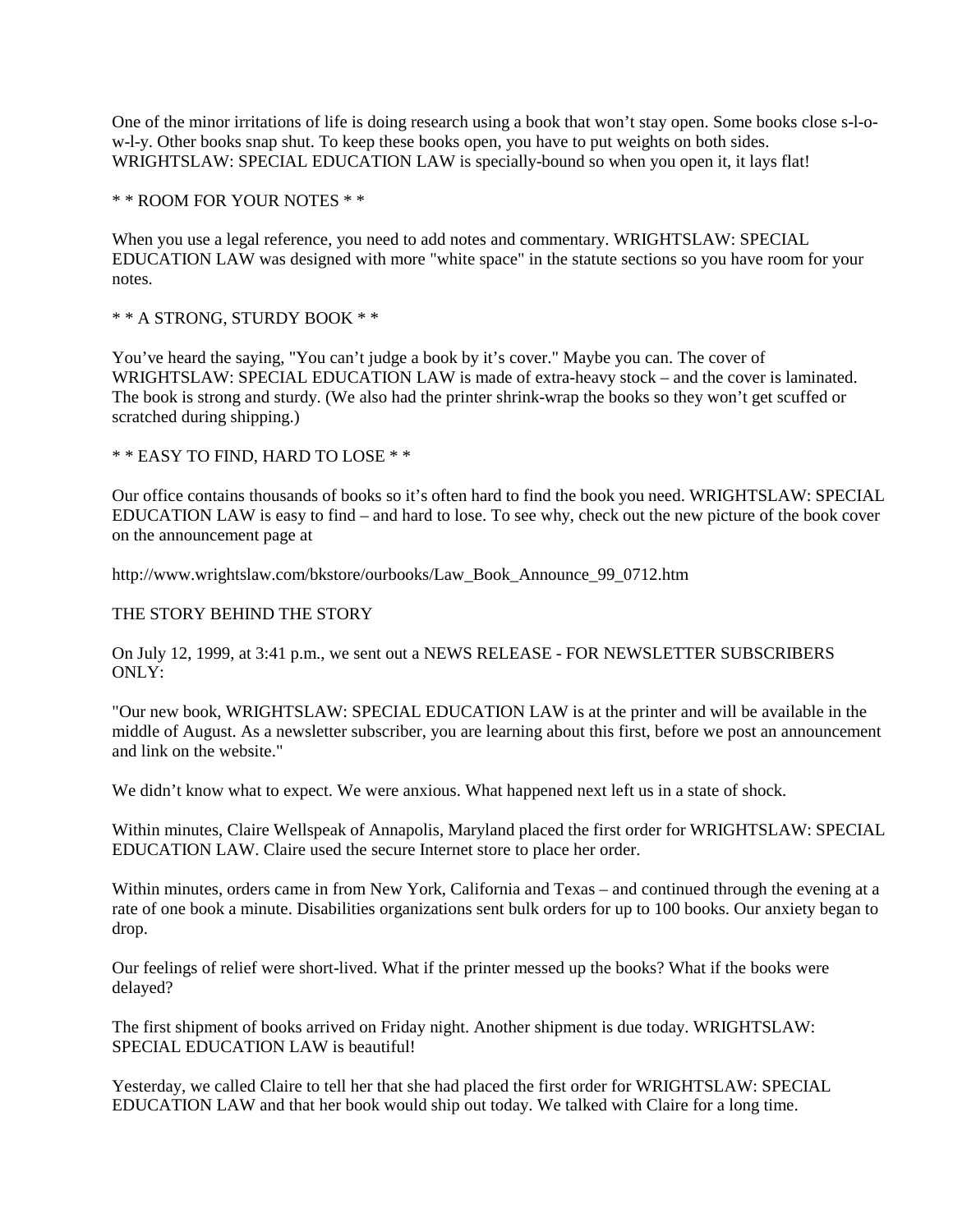Claire told us that she has a son with a disability. "After reading your newsletters and the articles on your web site, I realized - for the first time - that my son has a right to a free appropriate education."

"For two years, the school had refused to provide any services. They acted like they were doing me a favor when I asked to meet with them. And although they evaluated my son, they wouldn't tell me his diagnosis or what he needed."

"And I was completely intimidated."

"When the special ed regs came out in March, you had them up right away. I printed the regs from the Wrightslaw site, read them, and took them to the next meeting. I was surprised that the school people didn't have the regs and didn't know what they said."

"Now, I know they are required to provide my son with a free appropriate education. This is the law. I'm not intimidated anymore. I can stand my ground."

Claire said she reads "every word" of The Special Ed Advocate newsletter.

We didn't tell Claire last night, but we are sending her a WRIGHTSLAW T-SHIRT by separate mailing. Surprise!

## THANKS FROM PETE & PAM WRIGHT

Hundreds of people placed orders for WRIGHTSLAW: SPECIAL EDUCATION LAW before the book was a reality. To order a book under these circumstances was an act of faith. Thank you for your confidence in us.

## NEW WAYS TO ORDER

For faster service, you can use your credit card and our toll-free numbers. You can also order on our secure internet store.

24 Hour Fax Orders (Toll-free): 800-863-5348.

24 Hour Internet Orders: To order on our secure Internet store, go to

http://www.wrightslaw.com/store/index.html

Toll-Free Phone Orders: Call 877 LAW IDEA (877 529-4332) between 9:00 am and 5 pm, Eastern Time.

Mail Orders: Complete the Order Form and send with your check or credit card information to:

Harbor House Law Press P. O. Box 480 Hartfield, VA 23071

Complete ordering information is at - http://www.wrightslaw.com/bkstore/ourbooks/Orderform.html

# IF YOU PLACED AN ORDER, WE NEED YOUR HELP

We are working with Harbor House Law Press to analyze shipping methods. If you ordered WRIGHTSLAW, you should receive your books within the next few days.